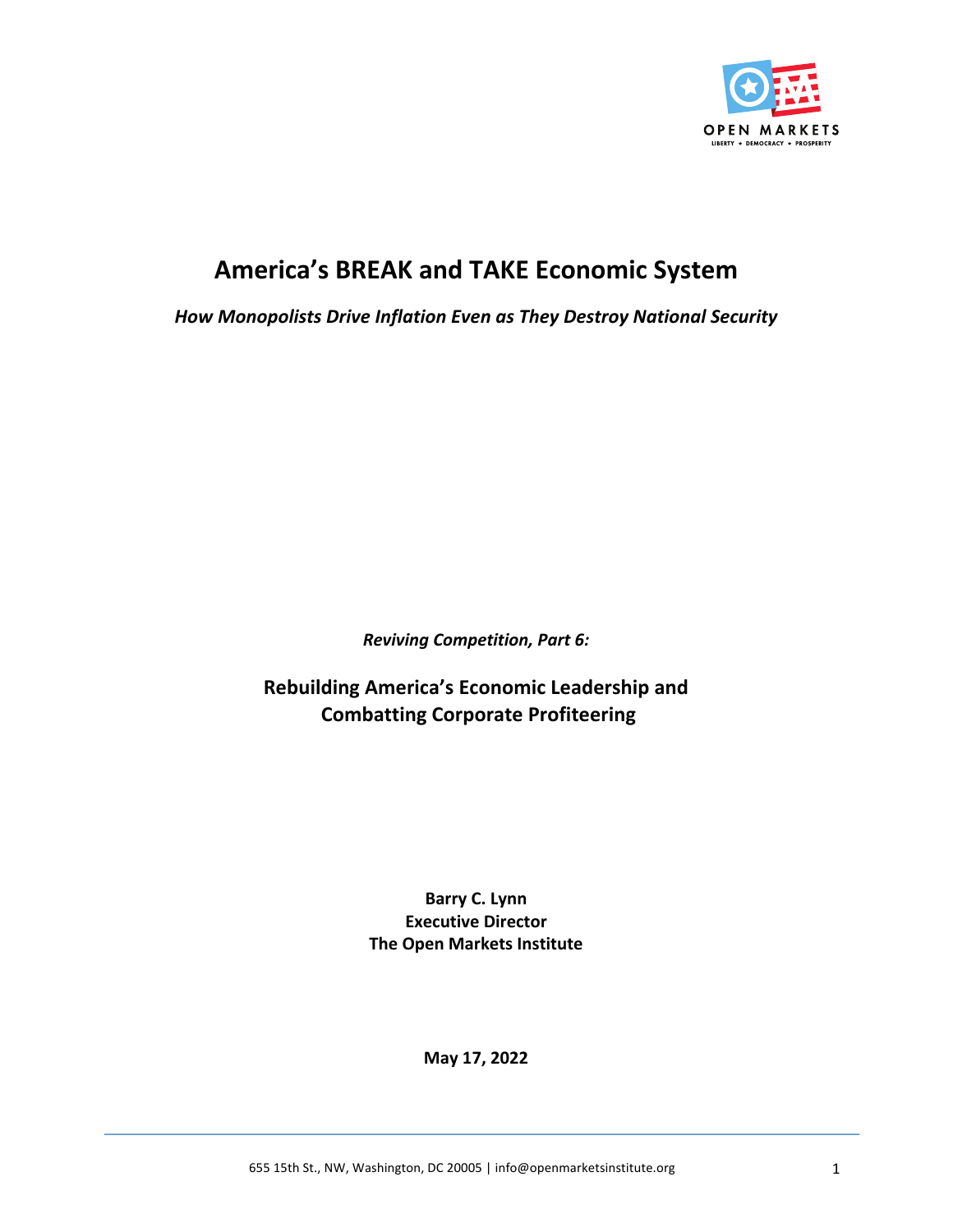

#### **INTRODUCTION:**

Over the last year, the American people have learned that extreme and growing concentration of industrial capacity and control has empowered corporations across the economy to engage in the greatest bout of price gouging in nearly a half century. The resulting surge in prices has severely harmed every wage earner and small business owner, and indeed almost every person and every family, in America.

But this *chokeflation* or *stranguflation*, as we might call it, as harmful as it may be, is also merely a symptom of an even more dangerous set of threats to the security and wellbeing of the United States as a whole and to every individual American. That's because the same concentration of capacity and control that increases the pricing power of corporations also radically increases certain forms of physical risk. This includes the risk of severe shortages of food, drugs, fuel, and housing (and, as we've seen in recent weeks, baby formula); of political coercion of individual corporations or the U.S. government by antagonistic foreign powers; of cascading collapses of entire industrial and financial systems; even of war with Russia and/or China.

The concentration of capacity that is behind all these threats to the security and the economic wellbeing is the direct result of anti-democratic competition policies designed precisely to concentrate wealth and power in the hands of the few. Many of these threats have been well understood for years. I personally have studied how concentration threatens the stability and resiliency of industrial systems for more than two decades. But the threats – and their origins in monopolistic concentration of power and control – have been ignored or even suppressed by business executives, financiers, economists, antitrust officials, and other interested actors.

To the extent there is good news it is that this crisis provides a clear and stark imperative to rebuild large portions of America's industrial system in ways that boost both our security and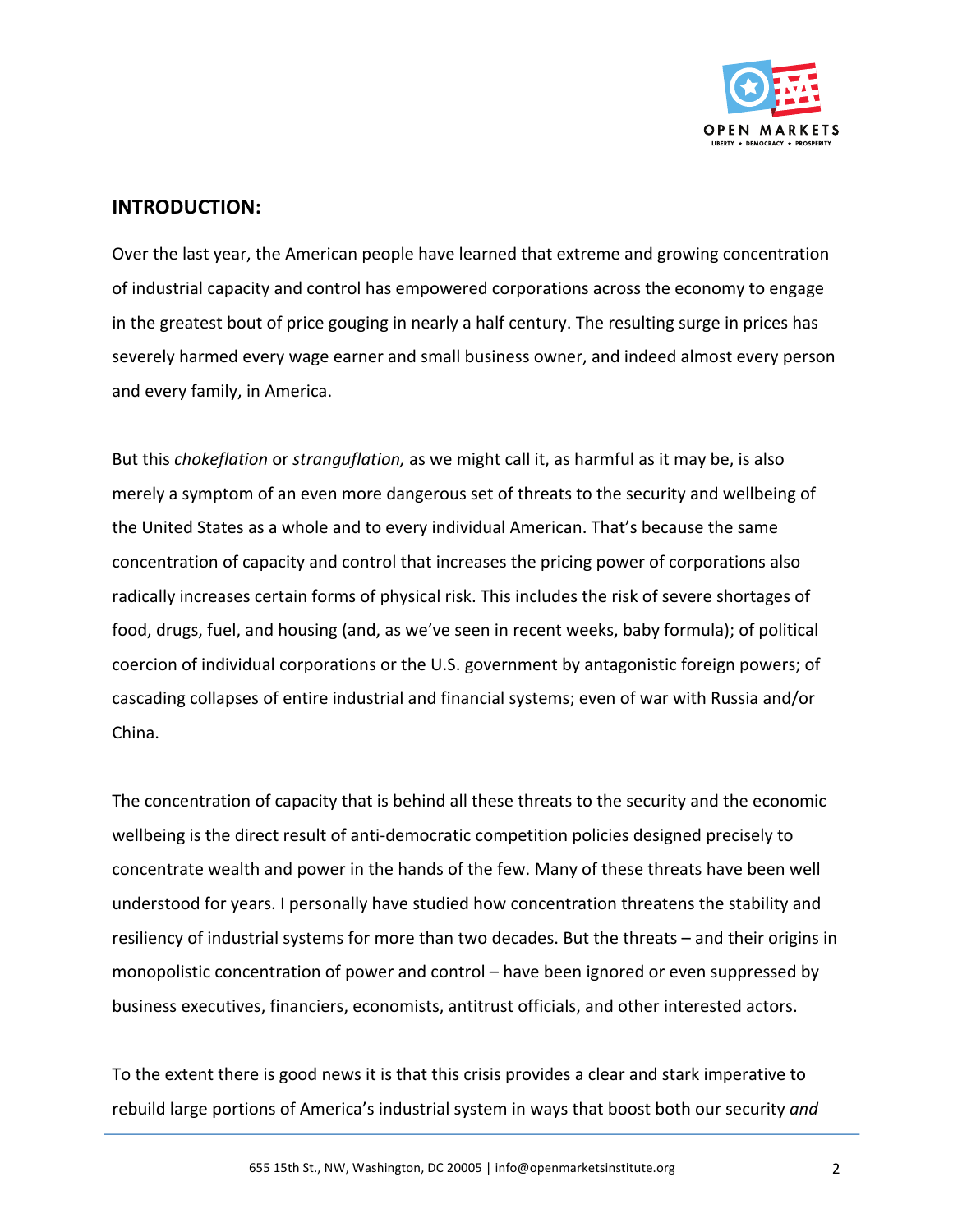

our prosperity, including by fostering the sort of competition that drives down prices, boosts wages, and jumpstarts true innovation. This will also require us, along the way, to rebuild our understanding of the purposes and power of America's traditional antimonopoly regime.

It is a great honor for me to be able to provide this testimony to this subcommittee today. Since 2019, the Subcommittee on Antitrust, Commercial, and Administrative Law under Chairman Cicilline has led the way in understanding the nature and magnitude of the threats by concentration of power and control, their sources in political decision, and how to fix them swiftly and resoundingly. Chairman Cicilline, his staff, and most of the other members of the subcommittee are true heroes, who have already played huge rules in protecting American democracy and national security.

## **AMERICA TODAY:** DIRE THREATS TO NATIONAL SECURITY AND ECONOMIC WELLBEING

Extreme concentration of industrial and transportation capacity poses many immediate and direct threats to the security of the United States as a whole, and of individual citizens and families. These include:

- The fragility of entire industrial and financial systems, and the potential for small disruptions in supply or demand to trigger widespread and even catastrophic cascading collapses of essential production and services.
- Direct dependence on China, Russia, and other autocratic and antagonistic regimes for essential goods, components, and services, in ways that expose America as a whole and individual businesses and citizens to coercion, extortion, and control.
- Lack of capacity to produce weapons and other items essential to national defense in a timely and efficient manner.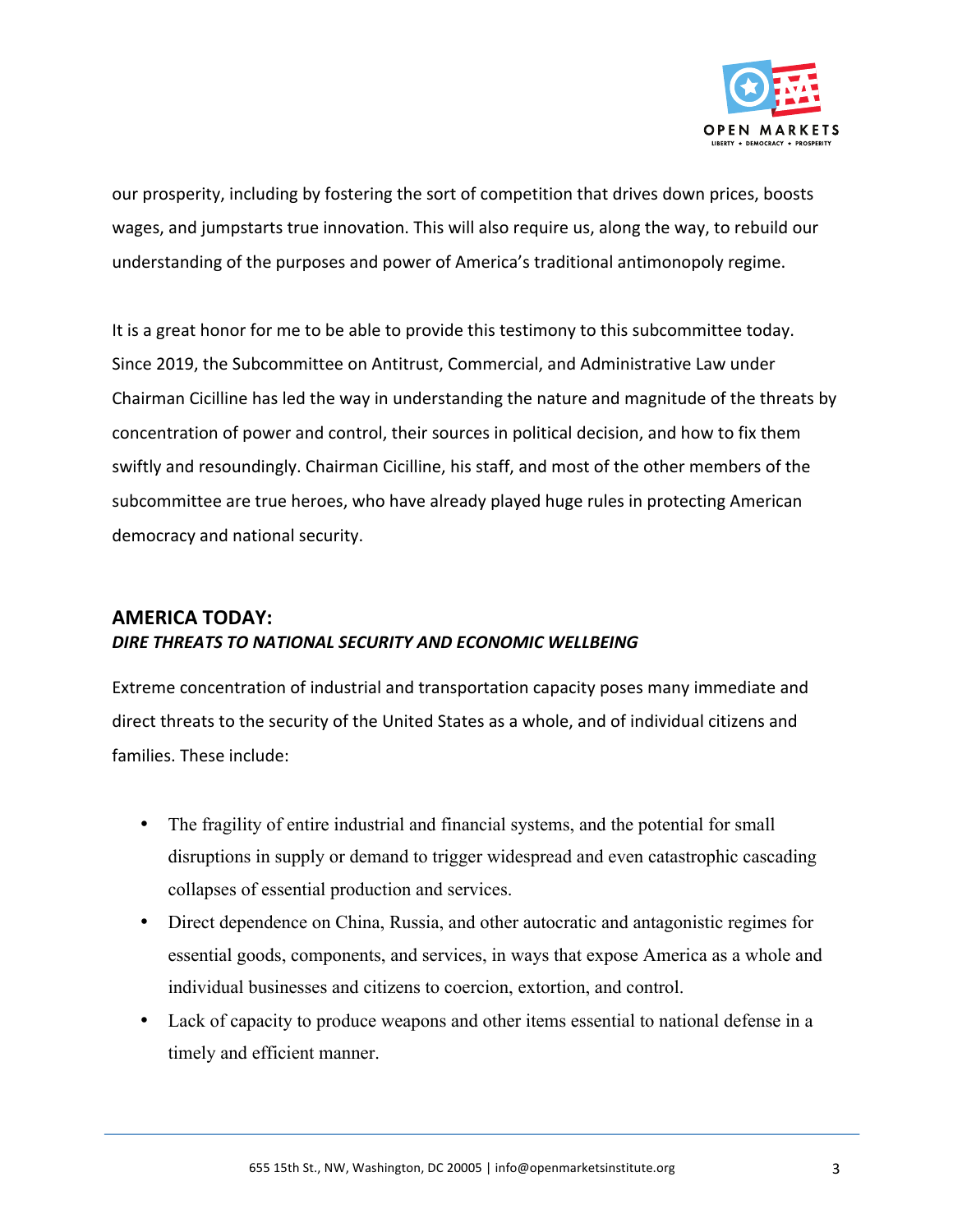

- Direct dependence on China, Russia, and other autocratic and antagonistic regimes for materials and components needed to produce weapons and other items essential to national defense.
- Structural shortages of grains, cooking oils, fertilizer, fuels and other essential goods due to the political disruption of trading systems characterized by extreme specialization and concentration of production.
- Structural shortages of essential products such as baby formula and pharmaceuticals, due to normal and predictable shut downs of production.
- Structural shortages of goods and components essential to protect the American people against epidemics and other threats to the public health, due to normal and predictable shut downs of production.

This same extreme concentration of industrial and transportation capacity also poses many immediate and direct threats to the economic security, wellbeing, and prosperity of Americans. These include:

- Inflation driven by corporations forging and exploiting manufacturing and processing chokepoints, such as in semiconductors and meat processing.
- Cascading structural inflation in markets downstream from these chokepoints; in the case of semiconductors, for instance, this includes the cost of new cars, rental cars, and used cars.
- Inflation driven by monopolists taking opportunistic advantage of the supply crisis to jack up prices, as we have seen in recent days with the airline and credit card industries.
- The suppression of production technologies and techniques that would lower costs and boost real efficiency, by monopolists exploiting their control of capacity and patent chokepoints and/or simple brute power over markets.

All of these problems are the direct result of bad competition policy over the last 40 years.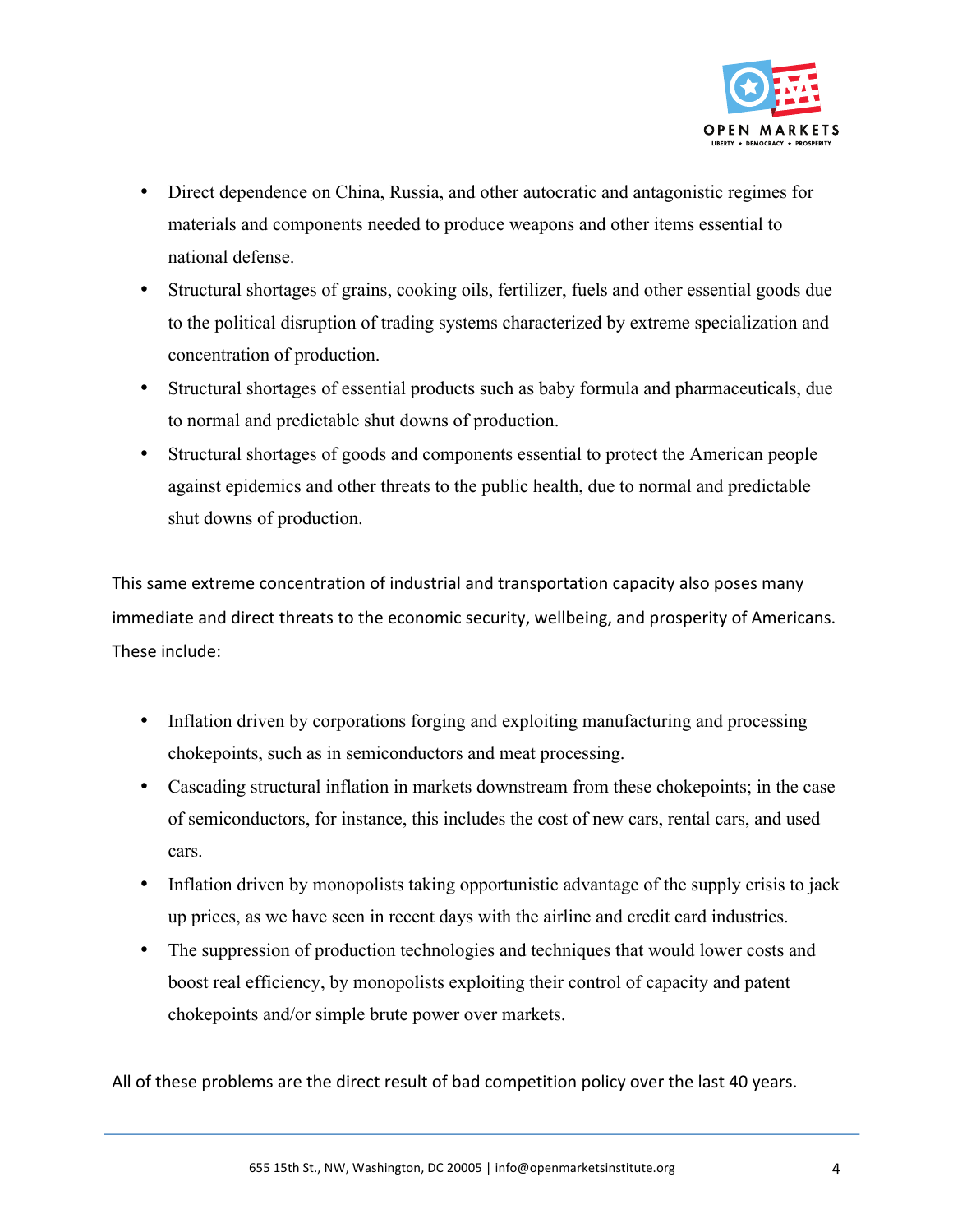

A generation ago, United States boasted the most advanced, robust, and thriving industrial system in the world. This was because Americans had used antimonopoly and other competition tools to intentionally engineer our industrial, commercial, and trading systems to break all forms of dangerous dependencies and chokepoints, both at home and abroad, and to ensure competition, resiliency, and innovation. The system that resulted also provided Americans with the ability to use various forms of industrial power to promote peace and progress around the world.

But in the 1980s and 1990s both Republican and Democratic administrations overturned America's traditional antimonopoly regimes, thus opening the door to extreme concentration of capacity and control both domestically and internationally. In addition to the enforcement of antitrust law itself, U.S. administrations during these years also overturned traditional approaches to the regulation of international trade, the governance of the corporation, patent rights and copyright controls, and the regulation of sectors including communications and transportation. 

In the years since, a new generation of monopolists and mercantilists have taken advantage of these changes to chokepoint industrial and transportation capacities, often at locations outside the United States, especially within China. Many of this new generation of monopolists and mercantilists have further exploited their power and control to restrict new investment in plants, machinery, and skills. Worse yet, in many instances, these monopolists have exploited their power and control to severely degrade existing industrial capacities through a profoundly reckless strip mining of the factories, machines, ideas, and skills on which our society depends.

None of these threats are new and none should surprise us today. I myself first detailed the growing fragility of international industrial systems – and America's growing exposure to the power of China and other nations - in a cover article in *Harper's* magazine in June 2002, titled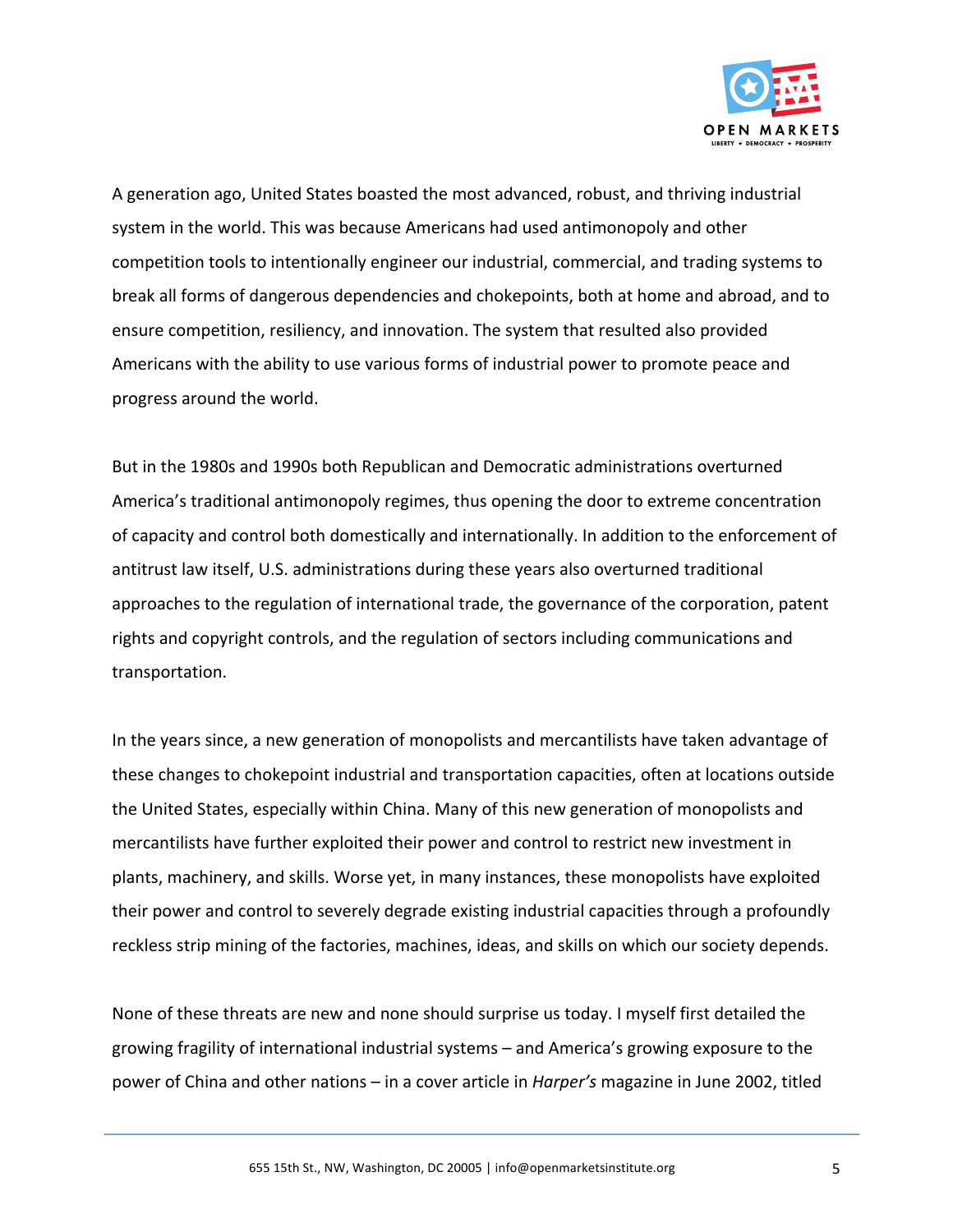

"Unmade in America: The True Cost of a Global Assembly Line." That article was immediately covered in great depth in the first annual report of the U.S. – China Security Review Commission, in July 2002. In 2005, Doubleday published my book *End of the Line: The Rise and Coming Fall of the Global Corporation*, in which I described all these threats in depth, and tied them directly to the overthrow of antimonopoly law in the 1980s and 1990s.

I was not alone. Many others delivered similar warnings. The well-known epidemiologist Michael Osterholm, for instance, in *Foreign Affairs* in July 2005 described how a pandemic would disrupt highly concentrated supply chains, including for such items as the facemasks we need to protect ourselves against the disease itself. In 2010, a World Bank study of the effects of the financial crash of 2008-2009 wrote that concentration within international production networks has an "inherent magnification effect" on shocks. In 2012, Japan's Ministry of Economy, Trade, and Industry published a study of the Tohoku earthquake of 2011 in which it detailed how concentration within the supply chain had created a "diamond structure" of industrial organization that posed existential threats to production systems. In 2014, MIT's top Supply Chain expert Yossi Sheffi wrote that the rise of "systemic supply chain risk" had created the threat of "systemic supply chain disruptions" that can cause "the widespread sustained shortage of a product or service with no alternatives or substitutes available."

#### **BUILT FOR RESILIENCE** *AMERICA'S TRADITIONAL INDUSTRIAL STRUCTURES*

The first step to understand the nature and source of today's supply chain crises is to recognize that the structures of the production systems on which America relies today differ radically from those that served our nation in the past.

For most of the decades after the Second World War, right until the last years of the  $20<sup>th</sup>$ century, most production of products and components was widely distributed in multiple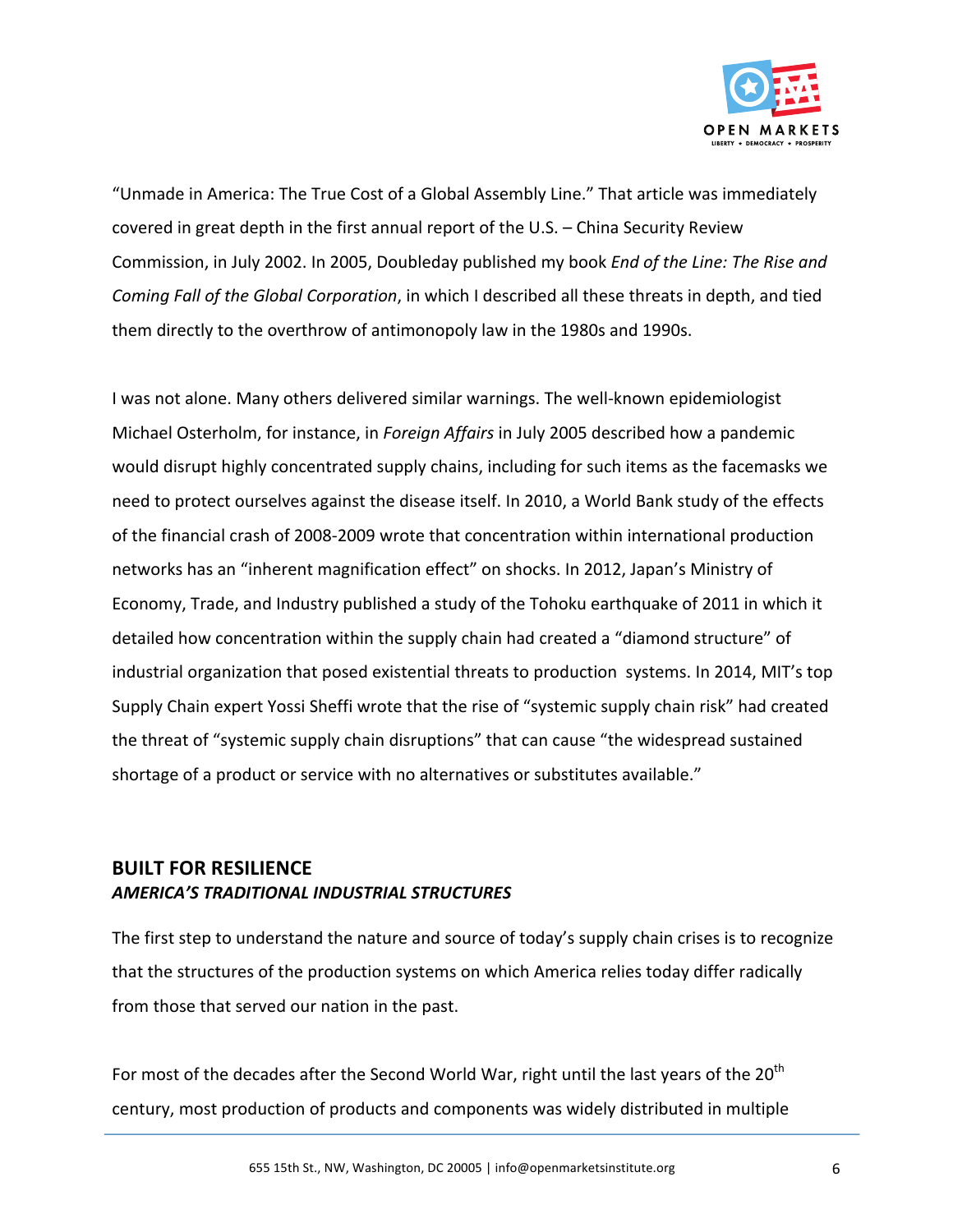

locations around the world.

First, production was compartmentalized within the borders of the nation state. In the case of products such as automobiles, electronics, metals, and chemicals, for instance, every industrial nation largely produced what it consumed, and then competed with other industrial nations to sell finished goods to smaller nations, and to less industrialized nations.

Second, within most industrialized nations, manufacture of products such as automobiles, electronics, metals, and chemicals was separated into multiple vertically integrated corporations. In the United States, for instance, antimonopoly practice aimed to ensure that at least four corporations competed to make any particular product. Much the same was true of Japan and of Europe as a whole.

Production within corporations was then often further compartmentalized by the distribution of the capacity to manufacture of key components and end products among two or more different factories.

As a result, for most of the 20th century, when something went wrong in one factory or one industrial region somewhere in the world, the overall effects of the disruption were limited to only one company within one country. Further, the widespread distribution of manufacturing capacity and skills that existed then meant that when one company experienced a major supply disruption, it could turn to its competitors for help in keeping its own assembly lines moving and in repairing whatever damage it had suffered.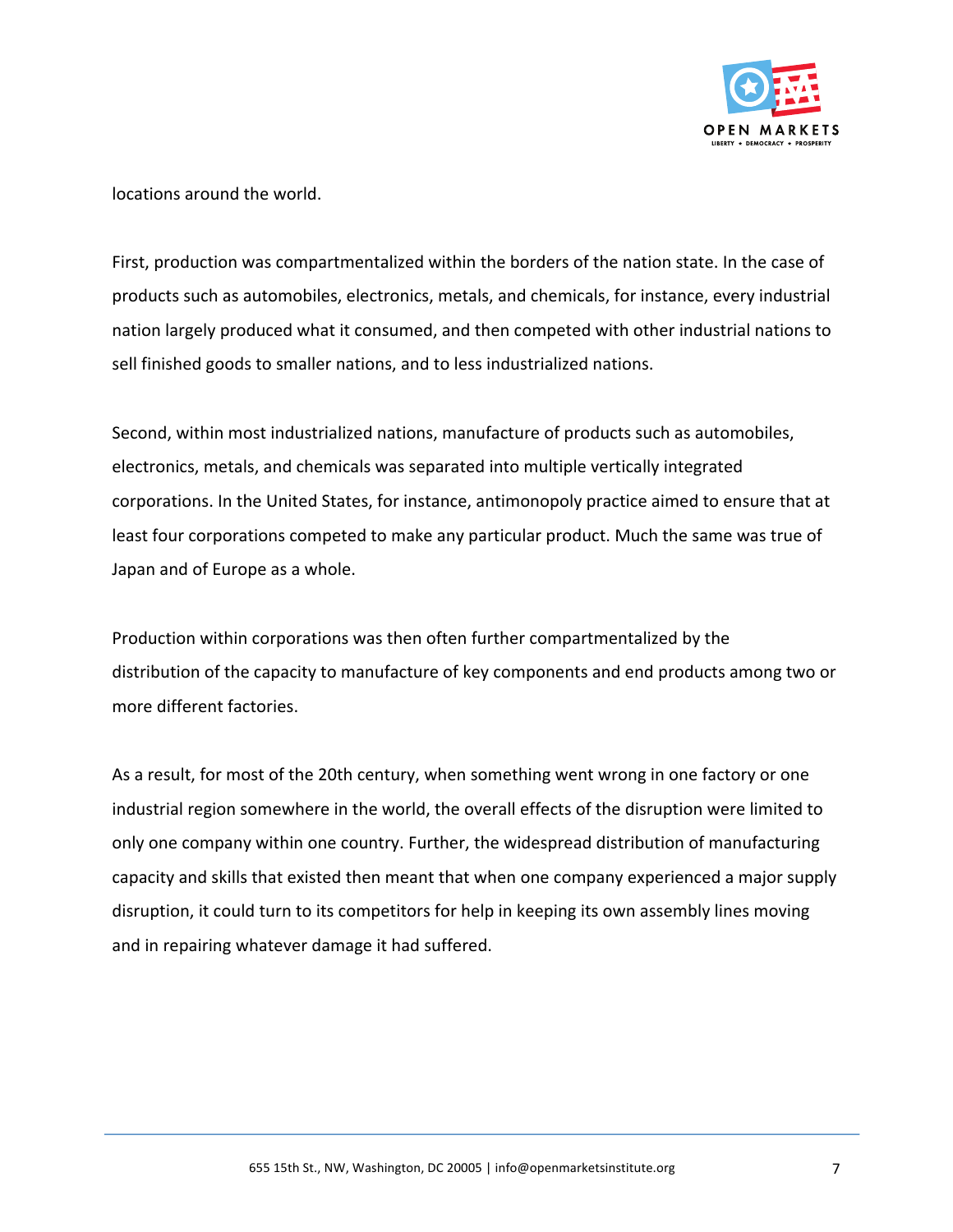

This structure was no accident. On the contrary it was the direct result of highly intentional and public political decisions that date the founding of the United States

Two decisions were key to establishing the foundations of the industrial system that served Americans so well over the first 200 years of our nation's history.

First was the decision never to depend on any single foreign nation for all or even most of any good essential to the security of the United States or of individual Americans. We see this in the rebellion against the British East India Corporation's trading monopoly, which was obviously a main goal of the Declaration of Independence itself. We see these same ideas made even more clear in the War of 1812, when the American people fought a second war to ensure their complete independence from the British imperial trading system of the  $19<sup>th</sup>$  Century.

Second was the decision never to accept any similar concentration of control over vital production within the U.S. domestic economy. Here again, a prime goal was to ensure the security of the nation by breaking all dangerous chokepoints on vital industrial and transportation capacities. But we also see a second equally important goal – which is the protection of democracy and individual liberty from all concentrations of industrial and economic power and control.

To achieve this second aim, the American people established the world's first modern, integrated antimonopoly regime to structure markets, control the power of corporations, ensure a universal distribution of property and education, and to ensure that competition within society was not destructive in nature but helped us to achieve fundamental social, political, and economic goals. We see this dramatically in the design of the Constitution itself, the greatest antimonopoly document in human history. We also see this clearly in the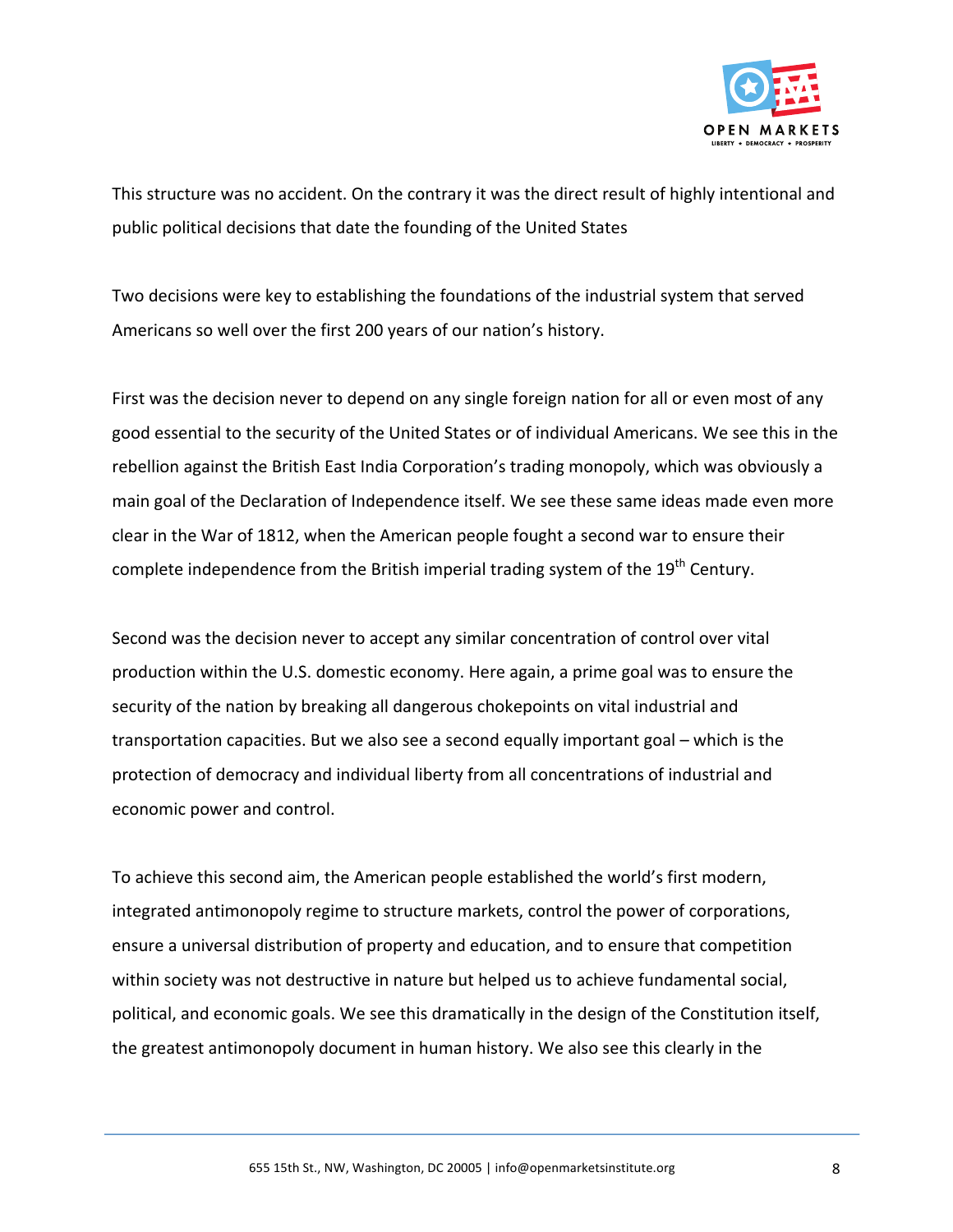

extremely close public control in 19<sup>th</sup> Century America over all corporations and all financial and banking activities in within the borders of our nation.

Although this system of antimonopoly control broke down at the end of the 19<sup>th</sup> Century, by early in the  $20<sup>th</sup>$  Century the American people were well on their way to updating and adapting their traditional principles and goals for the industrial age. The administrations of Woodrow Wilson, Franklin Roosevelt, and Dwight Eisenhower played especially important roles in updating America's antimonopoly law and enforcement, as did key leaders from both parties in Congress.

Through the heart of the  $20<sup>th</sup>$  Century, the American people fully understood that our antimonopoly political and legal regime was comprised of far more than our antitrust laws. Just as was true in the first century of the Republic, the American people understood that regulation of trade, corporate governance, patent rights, banking and finance, and commodities markets must all be designed to reinforce one another in ways that empower us to achieve our aims. Practically this meant establishing various forms of antimonopoly regulatory and enforcement authority in almost every department and agency of government - including the departments of the Treasury, Transportation, and Agriculture, and the Federal Reserve.

Of great importance as well, the American people established clear and simple "bright line" rules to govern the structure of markets and the structure and behavior of all corporations. A prime goal in doing so was to ensure that no enterprise or bank was ever "too big to fail" and that every entrepreneur enjoyed full freedom to fail in their efforts, without posing any sort of threat to any larger system.

One result of this approach to structuring markets and corporations was a great degree of competition over pricing and the quality of products and services, which helped both to drive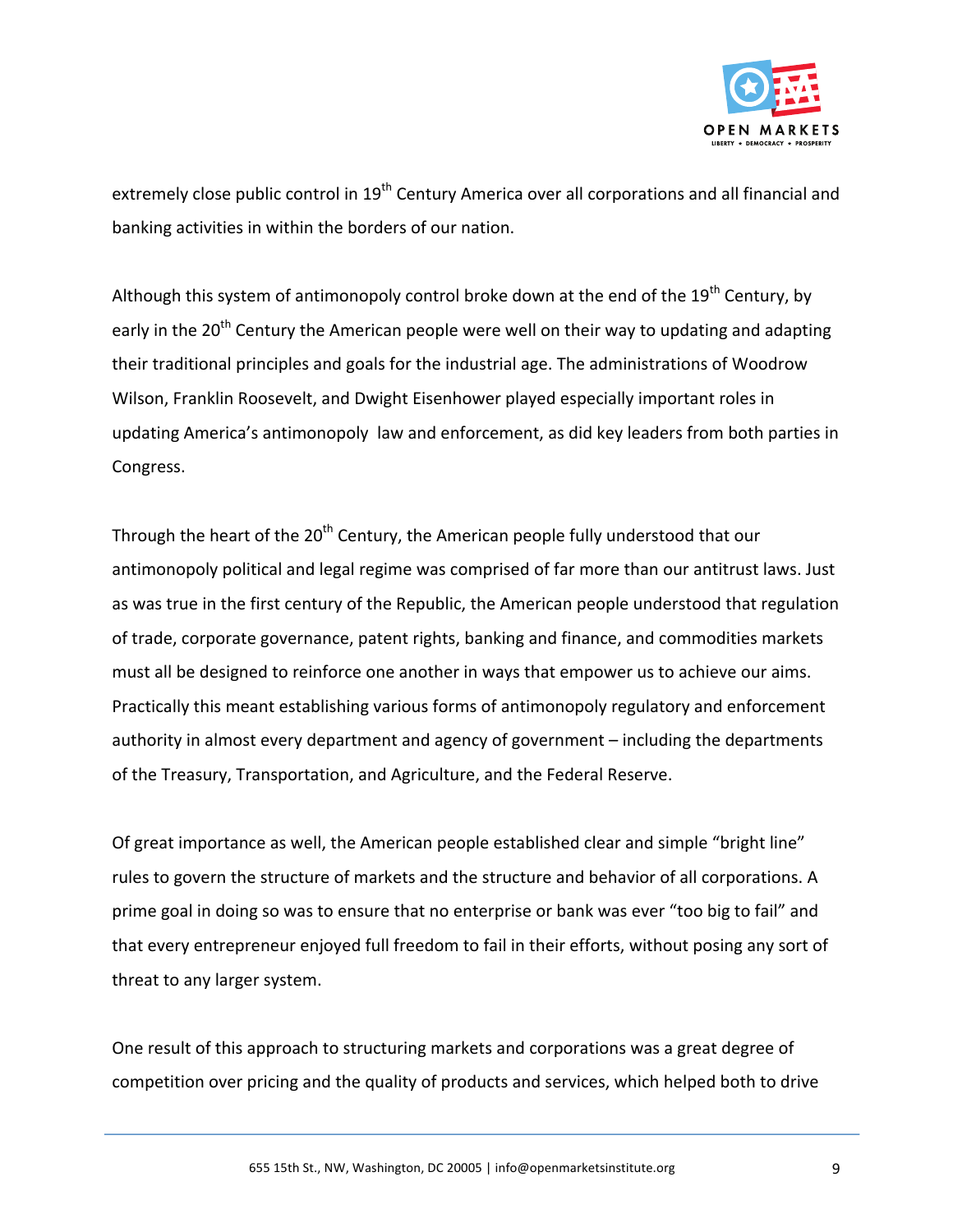

down costs and to drive technological innovation forward. A second result was a natural robustness and resiliency within all the industrial and financial systems structured along these lines.

This robustness and resiliency was not simply a happy byproduct of some abstract belief in the value of competition. On the contrary, just as was true in the founding era of the nation, this industrial robustness and resiliency was very much an intended outcome of how Congress and the Executive design these systems in the  $20<sup>th</sup>$  Century. In part, this is because a key lesson of both world wars was to reinforce the danger of industrial and transportation choke pointing.

Indeed, the United States government during these years developed a keen understanding of how to exploit any such chokepoints in enemy nations. U.S. strategic bombing doctrine in the Second World War, for instance, focused on identifying and destroying such chokepoints to paralyze the ability of enemy nations to build and deploy weapons, most famously in the raids on Germany's ball bearing industry, highly concentrated in a single facility in the city of Schweinfort.

During the Cold War the threat of nuclear conflict strongly reinforced the imperative to ensure that all of our essential industrial, financial, and communications systems were structured in ways that distributed risk widely and safely. The Pentagon, for instance, in the 1950s played a major role in forcing defense and electronics corporations to distribute their industrial capacities away from traditional industrial zones in the Northeast and Midwest, into southern and western states beyond the range of Soviet bombers.

We see similar thinking in the original conception and design of the Internet, which was engineered to route information around any disruption, in ways that ensure there were no chokepoints to exploit.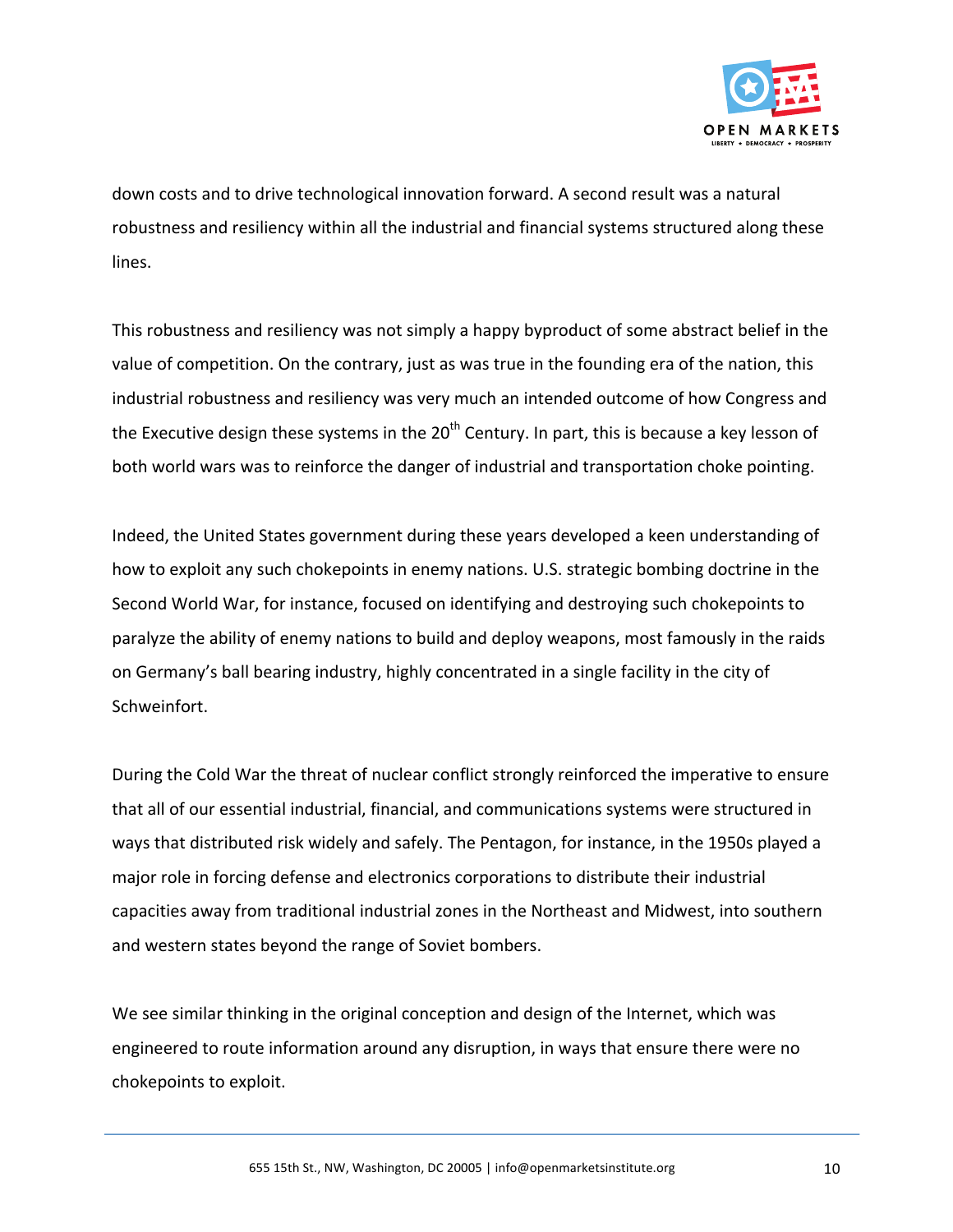

## **BUILT TO BREAK** *HOW PRO-MONOPOLY THINKING DESTROYED OUR NATION'S SECURITY*

When the Reagan administration began to overthrow America's 200-year-old antimonopoly regime in the early 1980s, it is unlikely that any officials involved in the effort imagined that one result would be to severely compromise America's national security by creating dangerous chokepoints, including within the borders of foreign adversaries.

On the contrary, in the mid 1980s, when the Japanese government in tandem with Japanese electronics manufacturers attempted to monopolize control over the production of the hardware in personal computers, the Reagan Administration used blunt trade power to block the effort. This included imposing tariffs and import quotas, subsidizing the next generation technologies in the United States, and pressuring U.S. importers to diversify their sourcing of components by buying from non-Japanese manufacturers in South Korea, Taiwan, Singapore, and Europe.

Unfortunately, the Reagan administration's success at imposing an anti-democratic and promonopoly competition regime to promote the concentration of power and control in the hands of the few does mark the beginning of the larger political and policy revolution that has destroyed key aspects of America's traditional industrial and economic security.

Over the course of the 1980s and 1990s, the Reagan, Bush, and Clinton administrations radically altered every key component of America's traditional competition regime to favor consolidation of wealth, power, and control in the hands of the few. In doing so, they cleared the way for the radical choke-pointing of industrial capacity and control that so threatens our security  $-$  as a nation and as individuals  $-$  a today.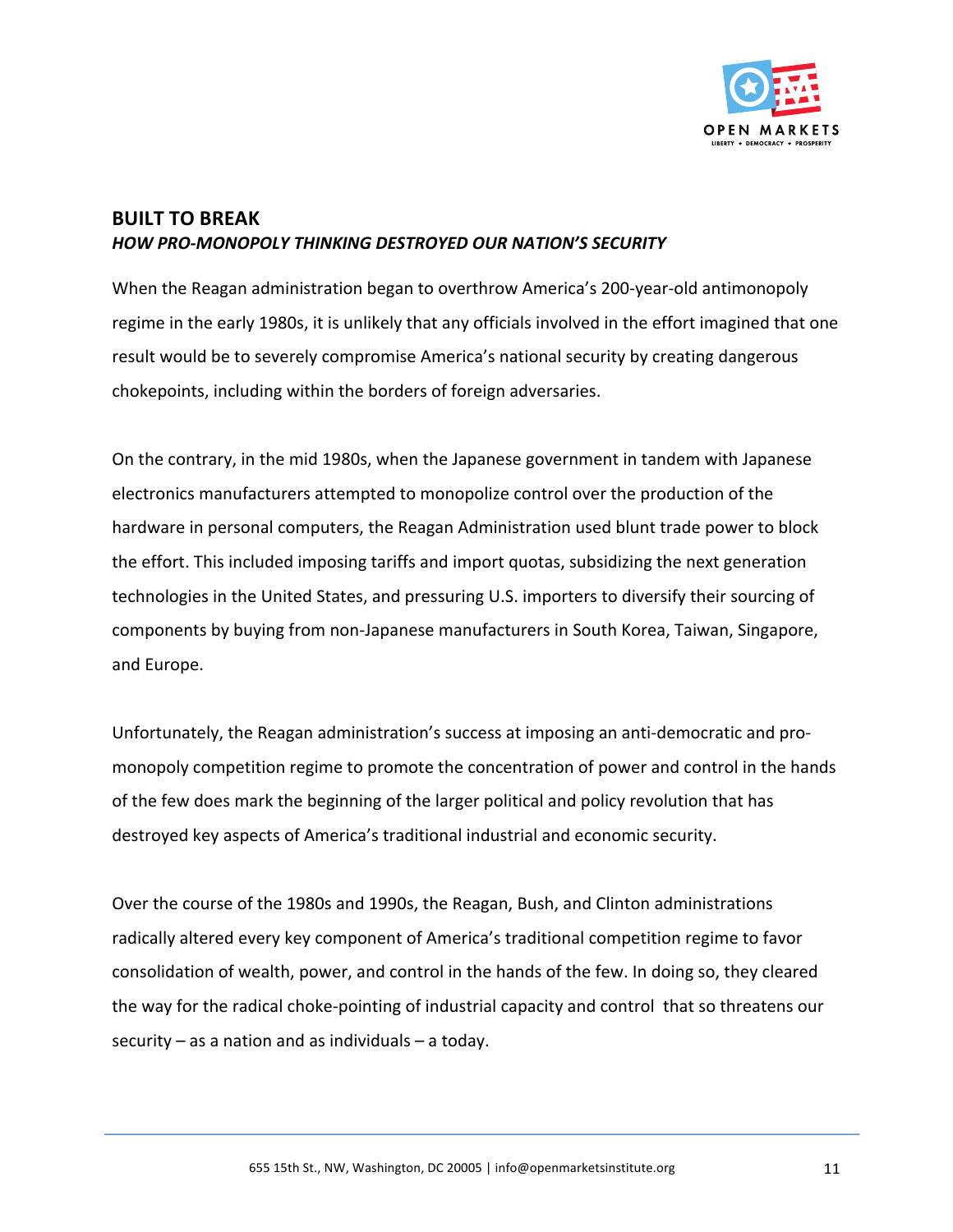

Five radical changes in U.S. regulation of industrial competition stand out:

- The 1981 adoption of the "consumer welfare" efficiency test for antitrust enforcement. This changed the goal of enforcement from protecting the bright line rules established by Congress to promoting concentration of capacity and control into duopoly and sometimes straight monopoly structures.
- The 1994 signing of the Uruguay Round of the General Agreement on Tariffs and Trade. (GATT) This agreement – especially as put into effect through the World Trade Organization beginning in 1995 – cleared the way for nations and corporations to use mercantilist means to concentrate capacity and control within their borders.
- The embrace of "shareholder" control over America's industrial corporations in the 1980s and 1990s, through such actions as the Clinton Administration's embrace of replacing executive salaries with stock options.
- The concentration of power in ever fewer and ever bigger private equity funds such as Blackstone Group, through such actions as the 1996 National Securities Markets Improvement Act, which eliminated limits on how much money any one hedge fund could pool from institutional investors.

In combination, these and other changes in competition policy cleared the way for the most powerful actors in our political economy to concentrate control over industrial capacity, and then to strip mine those assets by outsourcing that capacity, offshoring that capacity, and in some cases simply destroying that capacity.

The Chicago School overthrow of America's traditional approach to industrial organization and competition had one other devastating effect. This was to severely limit and in certain respects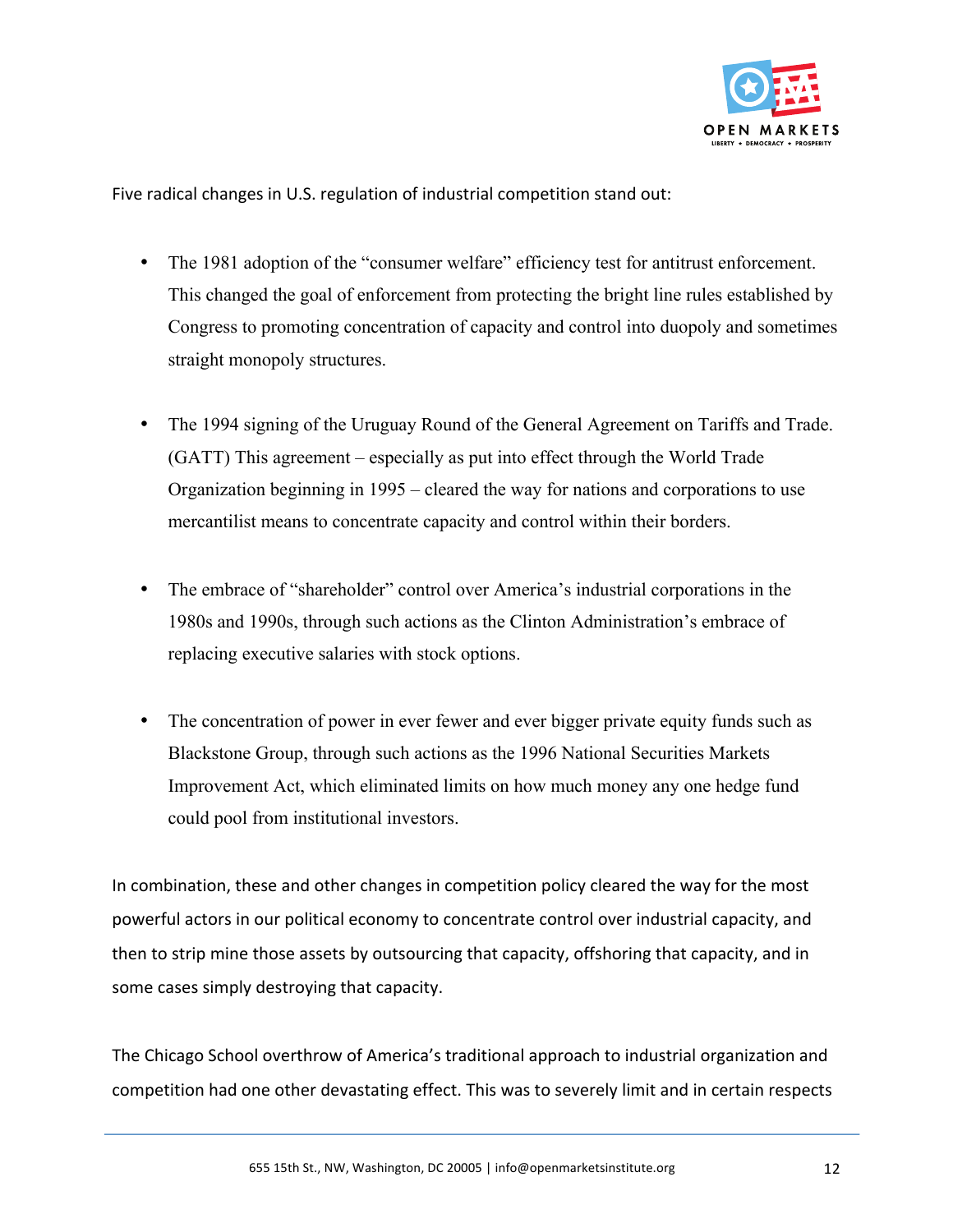

entirely destroy our ability as individuals and as a public to understand the effects of this wholesale destruction of industrial capacities and skills. Here again there is no evidence that the advocates of the Chicago School thinking in the Reagan and Clinton administrations intended to destroy our ability to comprehend the effects of the concentration of risk and control that was taking place. On the contrary, their main goal was simply to hide how the concentration of economic power would clear the way for the few to charge higher prices for less, and thereby increase their wealth relative to the rest of society.

The first proof that the new structure of industrial production had become physically unsafe dates to September 21, 1999, when a 7.5 magnitude earthquake struck Taiwan. Within days, computer assembly plants around the world, including in California and Texas, began to shut down. In the weeks to come, Americans learned that a corporation named Taiwan Semiconductor Manufacturing Corporation, backed directly by the Taiwanese government, had concentrated almost all the global capacity to produce certain forms of semiconductors in a few foundries located in the city of Hsinchu.

The 1999 earthquake, in other words, proved that the compartmentalization of production that had protected the American people from the collapse of industrial capacities had begun to break down in fundamentally important ways. Rather than dampen the effects of a localized shock such as an earthquake, the structure of the new system built by the monopolists served both to transmit and amplify the shock.

As Appendix 1 shows we have had many other warnings in the years since, due to the fact that the United States government – operating on Chicago School principles – has allowed a few corporations to place all our eggs in one basket.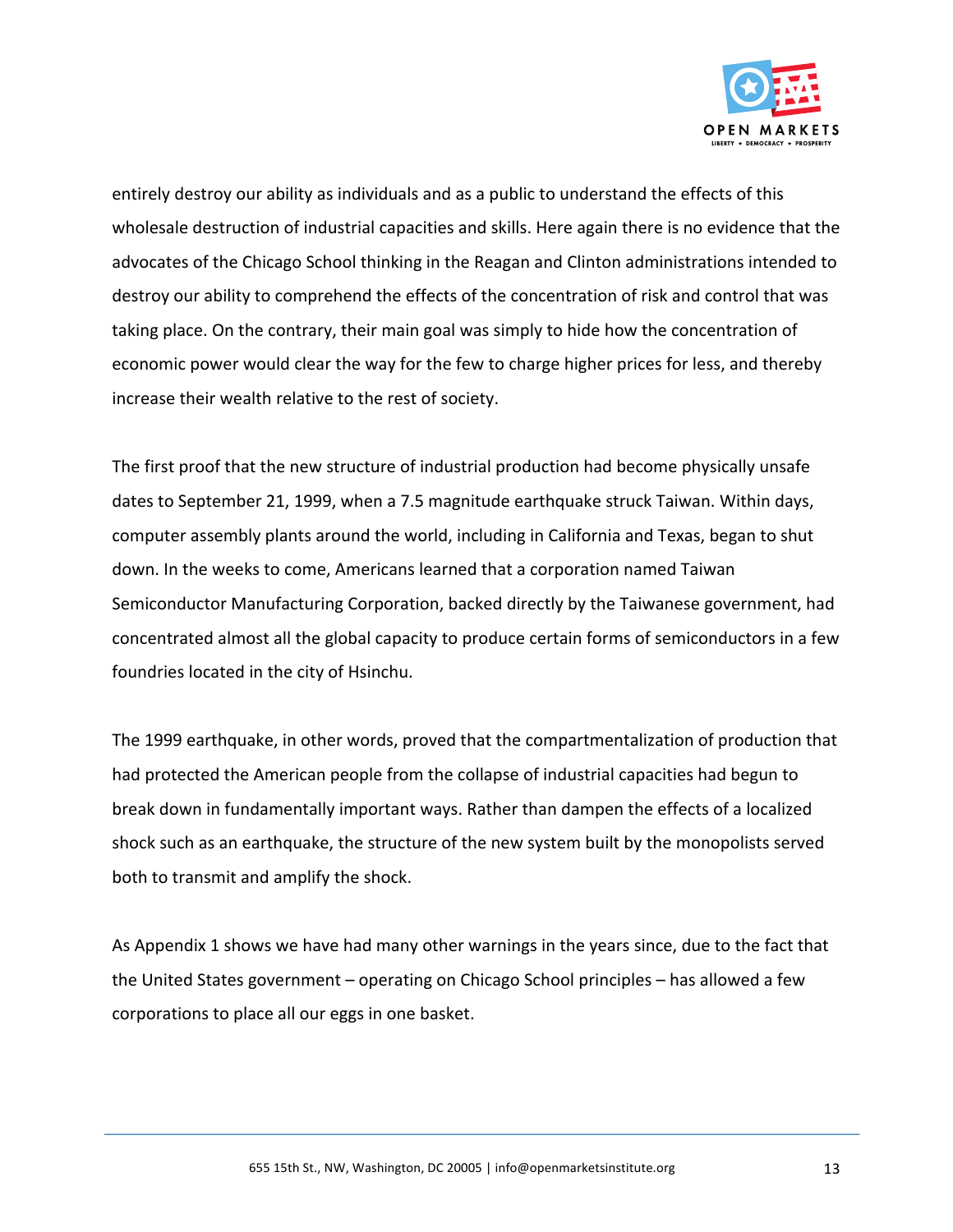

As a result we now live in a world where even Normal Accidents, to borrow the phrase of the great systems expert Charles Perrow, can trigger a cascading collapse of industrial and financial systems everywhere.

In some instances, the disruptions affect the production only of a single product, as is true of the recent crash of baby formula or the recent collapse of the systems we rely on for medical masks, testing chemicals, and the iodine solutions required for CT scanners and flouroscopes.<sup>1</sup> In other instances, such as with semconductors and container shipping, the disruptions can trigger cascading effects through multiple industries at the same time.

Far more terrifying yet, it is not at all hard to image events – such as disruptions to normal trading between China and Taiwan, or China and Japan, or China and the United States, that would result in a catastrophic cascading collapse of most of our key industrial and financial systems, all at once.

#### **TOWARDS A NEW RESILIENCY** *AMERICA AND ITS ALLIES AWAKE TO THE CRISIS*

The last Biden Administration and a growing number of members of Congress from both parties have started to closely study the effects of the supply chain disruptions of the last two years. In some cases they have also begun to study the sources of problem in the radical revision of competition policy beginning 40 years ago.

The Biden Administration has, for instance, organized deep integrated studies of the structure of supply chain fragility generally, the structures of the semiconductor and battery industries specifically, and all links in the container transportation system, including ocean carriers, ports, railroads, and trucking. In addition, and of fundamental importance, President Biden has condemned the consumer welfare philosophy in the strongest of terms, in a wide ranging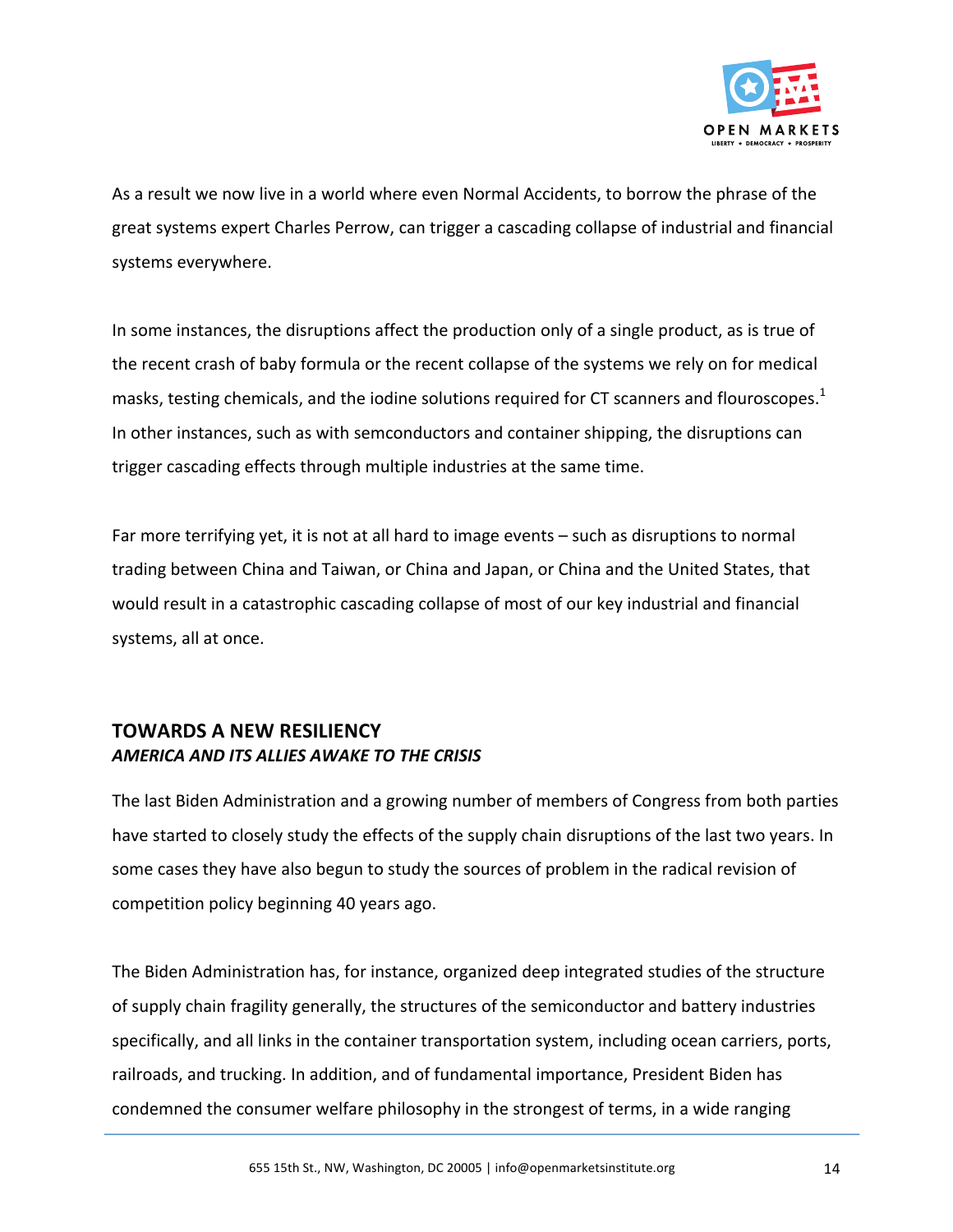

Executive Order on Competition. And Brian Deese, the director of the National Economic Council, recently called for a "Modern American Industrial Strategy," in remarks at the Economic Club of New York. $2$ 

The Department of Defense has also strongly increased its focus on the threats that concentration of capacity and control poses to the industrial systems we rely on for production of weapons and other defense related materials. In a series of reports in recent years, the Pentagon "cites dozens of examples in which the vitality and resiliency of the US industrial base" has been "acutely affected" by "extreme consolidation of supply chains in areas like aircrafts, ground vehicles, machine tools, missiles, and printed circuit boards, and the risk of dependence on sole source vendors in many others. $^{3}$ 

As the Pentagon put it in one report, "the number of cases, typically three to seven levels from the top of the supply chain, where there is just one—often fragile—supplier is staggering. This represents a significant deterioration from just a decade ago when three-to-five suppliers existed for the same component, let alone several decades ago, when the US military generally enjoyed dozens of suppliers for each such item."

The U.S. Congress has also dramatically improved its work on these issues, hosting hearings on supply chain fragility, the concentration of capacity and control within the semiconductor industry, and the concentration of pharmaceutical ingredients in China, among other issues.

Importantly, we see growing awareness both in the Biden Administration and in Congress that competition policy is composed of far more than antitrust, and that reformers must also play close attention to trade policy and corporate governance, among other factors.<sup>4</sup>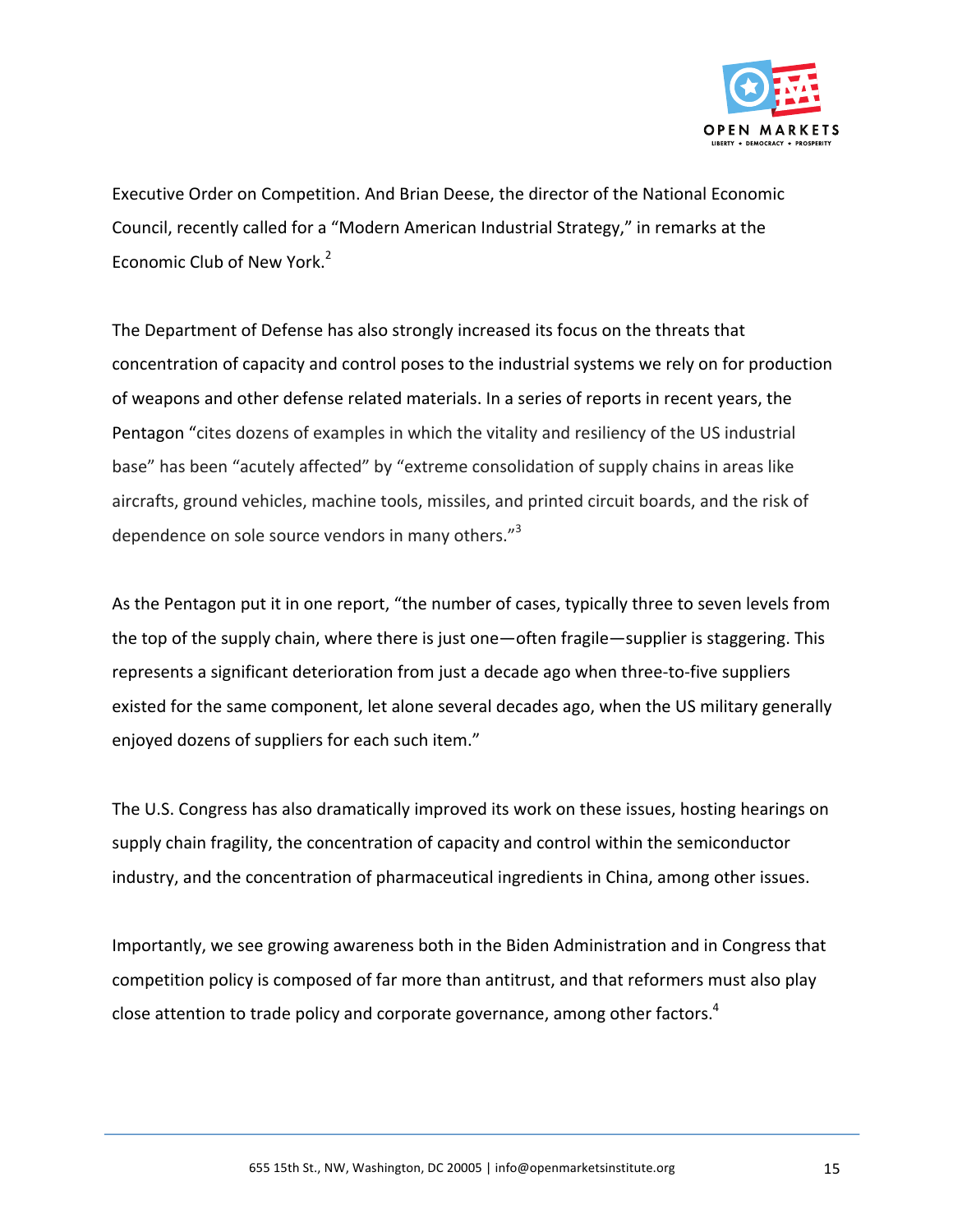

And we see a fast growing embrace both in the United States and among key Allies of the idea that our nations must work closely together to radically revise how we govern our industrial systems to ensure our common security. Or as Treasury Secretary Janet Yellen put it recently, there is a need to restructure our essential production and trading systems around "trusted partners."<sup>5</sup> Europe's Commissioner for the Internal Market, Thierry Breton, recently made the same points during a speech in Brussels.<sup>6</sup>

Finally, there is a growing consensus on some of the principles that should be used to structure what the next international industrial system should look like. This includes ideas presented at the Shock Proof conference hosted jointly by The Open Markets Institute and the New Approaches to Economic Challenges program of the Organization for Economic Cooperation and Development (OECD), in April 2020. And it includes a framework proposed in the article "Antimonopoly Power," published in *Foreign Affairs* in the July/August 2021 issue.<sup>7</sup>

### **THE PATH FORWARD** *PRACTICAL STEPS TO REBUILD INDUSTRIAL SECURITY*

There is a growing consensus about what we should do to address these problems. But it is important to lay out the full suite of actions that must play a role in building a truly stable and secure industrial system designed to protect the political and economic wellbeing of the American people. Foremost, these include:

- Update our antimonopoly laws to fully address the threats that consolidation poses to our national and individual security, and enforce the laws.
- Overhaul our international trading system to ensure that the rules always promote diversity of production and the distribution of risk. Overhaul our international trading institutions, including restoring the OECD to its proper role as the central venue for education, analysis, and coordination.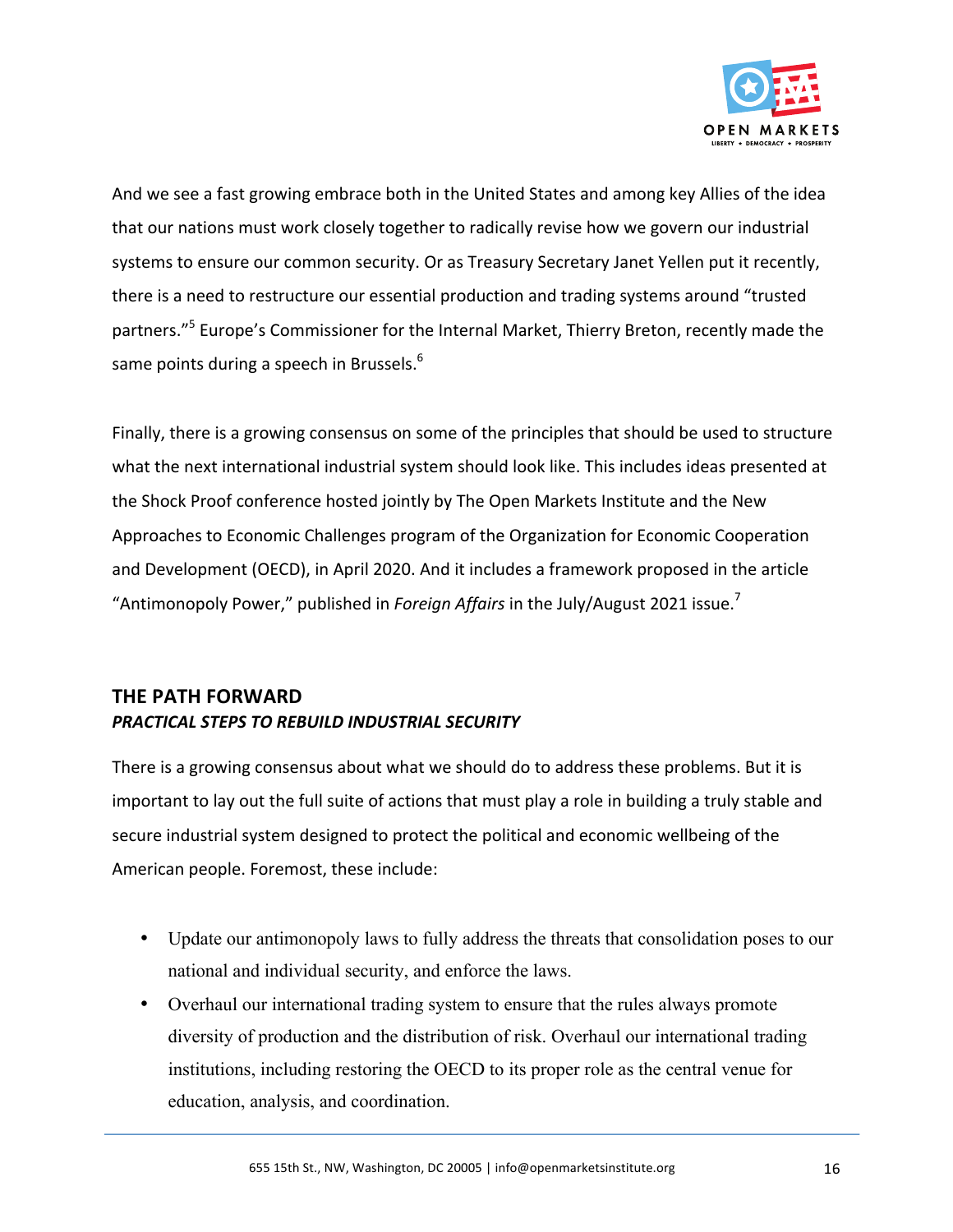

- Provide direct public investment to support the rebuilding of vital industrial capacities, especially keystone capacities such as semiconductors, chemicals, electronics components, and essential minerals and materials.
- Severely restrict shareholder control over U.S. corporations that produce vital goods and services, and restore a stakeholder approach to th3 governance of U.S. corporations.
- Work with allies to eliminate the last vestiges of the "consumer welfare" competition philosophy, wherever it that ideology may affect the security of the United States and its allies. This should include the European Commission's Directorate General of Competition.
- Restore bright line rules to govern U.S. competition policy, and eliminate the role economists and economic models play in the enforcement of competition policy in the United States.
- Work with key allies to address the extreme concentration of control over all data vital to industrial production and trade, both now and potentially in the future, by breaking the chokeholds of Google, Amazon, Apple, and other digital platforms.

In addition, there are many actions we can take now to address these dangerous concentrations of power, control, and capacity, even as we look to rebuild our larger industrial and regulatory systems. For instance, beginning immediately, we should ensure that all U.S. government departments and agencies use all of their competition enforcement powers to address today's crisis, as President Biden has instructed. Specifically, we should:

- Demand that the U.S. Department of Agriculture immediately use its full authority to break up and restructure America's dangerously concentrated meat processing and grain growing and trading industries.
- Demand that U.S. Department of Transportation immediately use its full authority to regulate airlines, railroads, and other transportation monopolies to ensure they provide ample service at a fair cost.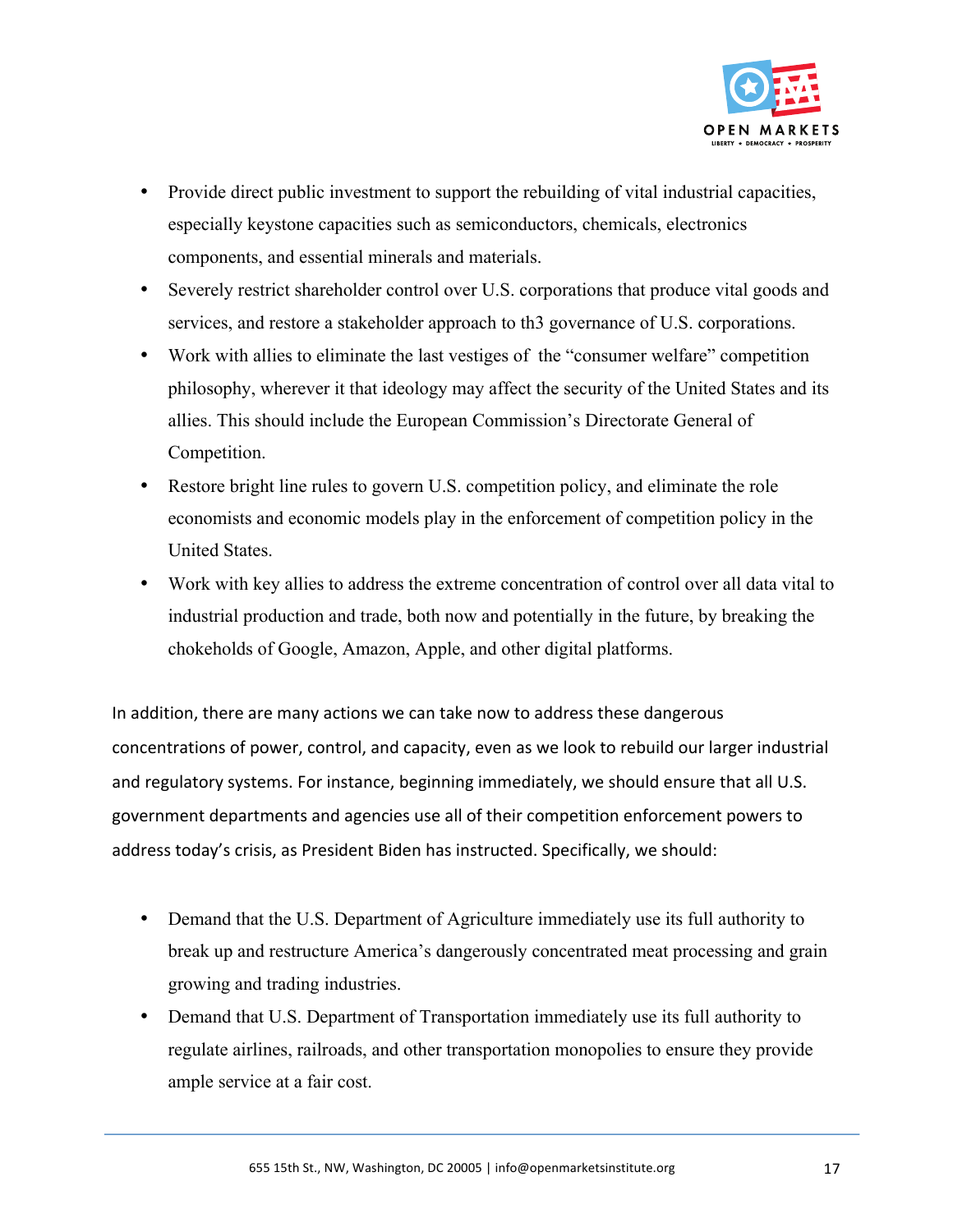

- Demand that the Securities and Exchange Commission and Commodities Future Trading Commission use their full antimonopoly authorities to address the misuse of data by trading corporations, as well as the way commodities are priced within the international system.
- Impose windfall taxes on any monopolist that abuses its power to extort the public.
- Coordinate much more closely with our G7 allies to design and drive forward a common antimonopoly agenda.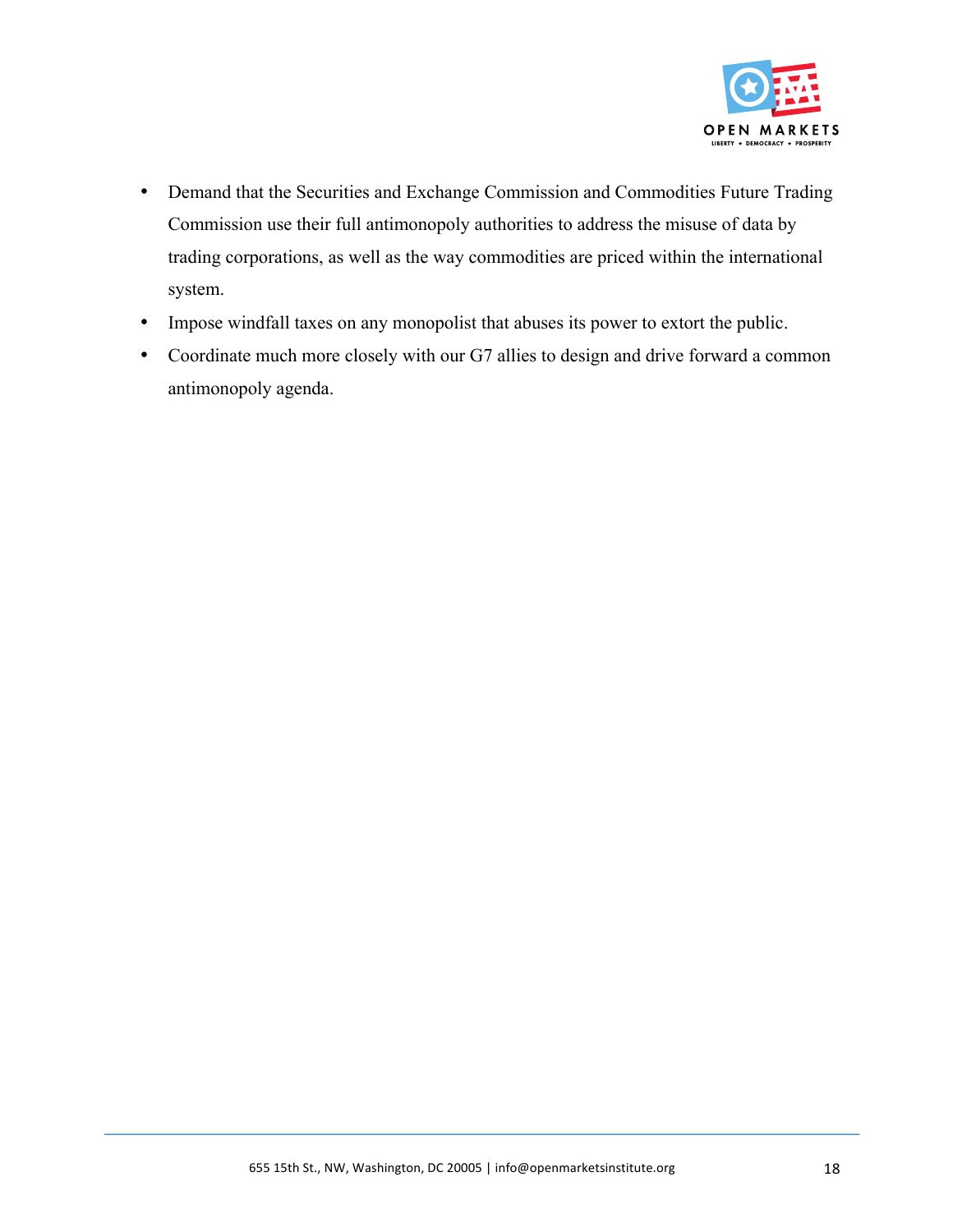

#### **APPENDIX I** *A LIST OF EVENTS THAT TRIGGERED INDUSTRIAL SHUT DOWNS*

- Great Jiji Earthquake in Taiwan, September 21, 1999.
- September 11, 2001 attacks on the World Trade Center and Pentagon.
- SARS Epidemic of 2003.
- Loss of half of U.S. seasonal flu vaccine production capacity in 2004.
- Niigata earthquake in 2007.
- Melamine pet food recall of 2007.
- Wall Street crash of 2008 and effect on international production systems.
- Bailout of General Motors and Chrysler in 2009.
- Iceland volcano explosion of 2010
- China embargo of rare earth shipments to Japan in September 2010.
- Tohoku triple disaster of March 2011.
- Floods in Thailand in July 2011
- Chinese Vitamin C cartel in 2013
- U.S. sanctions Chinese electronics corporation ZTE, April 2018.
- U.S. sanctions Chinese electronics corporation Huawei, Fall 2018
- Collapse of supplies for Covid tests, facemasks, and PPE, 2020.
- Semiconductor shortage begins to affect manufacturing, June 2020.
- Port of Los Angeles/Long Beach begins to shut down, February 2021.
- Colonial Pipeline ransomware attack, May 2021.
- Stranding of the Ever Given Container ship in the Suez Canal, June 2021
- Union Pacific and BNSF report congestion in Chicago, June 2021.
- Baby formula shortage worsens after Abbott plant shut down, Feb. 2022.
- Ukraine war creates shortage of fertilizer, cooking oils, and grains, Feb. 2022.
- U.S. supply of CT scan material cut off by China plant closure, May 2022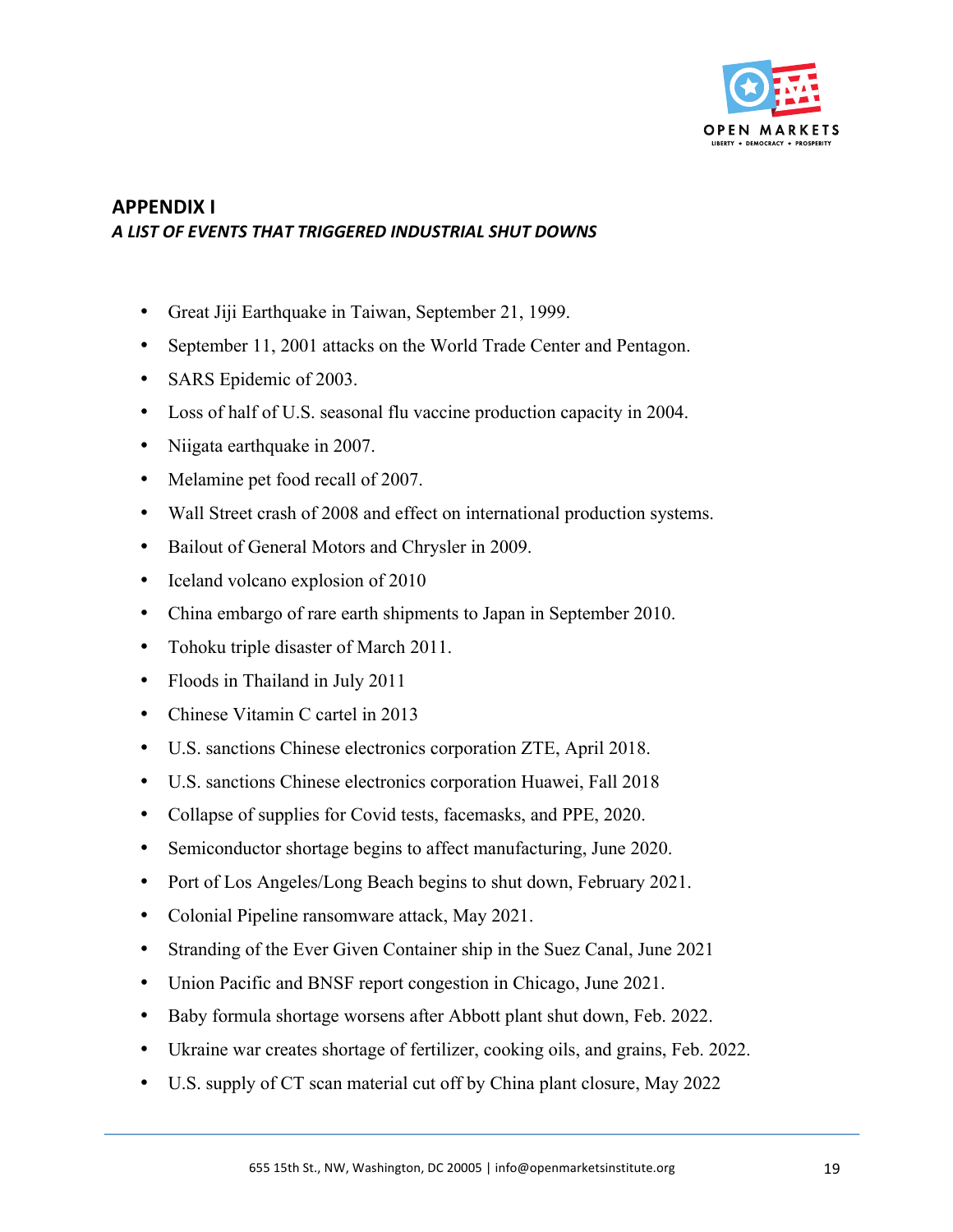

## **ADDITIONAL READING**

- End of the Line: The Rise and Coming Fall of the Global Corporation, Barry Lynn, Doubleday, New York, August 2005.
- *Cornered: The New Monopoly Capitalism and the Economics of Destruction*, Barry Lynn, Wiley, 2010.
- "Built to Break: The International System of Bottlenecks in the Era of Monopoly," Barry Lynn, *Challenge Magazine*, March/April 2011.
- "Systemic Supply Chain Risk," Yossi Sheffi and Barry C. Lynn, *The Bridge*, Fall 2014. The first article in which an engineer recognized the systemic nature of international production arrangements and the potential for cascading crashes.
- "War, Trade, and Utopia," Barry Lynn, *The National Interest*, Winter 2006. A straightforward discussion of the politics of industrial interdependence and dependence in a system marked by extreme concentrations of industrial capacity.
- "The New China Syndrome: American Business Meets Its New Master," Barry Lynn, *Harper's*, November 2015.
- "Unmade in America: The True Cost of a Global Supply Chain," Barry Lynn, *Harper's*, June 2002.
- "How the United States marched the semiconductor industry into its trade war with China," Chad P. Bown, Peterson Institute for International Economics, December 2020.
- "How Detroit Went Bottom-Up: Outsourcing Has Made the Automotive Industry So Co-Dependent and Fragile that One Company's Downfall is Every Company's Concern," Barry Lynn, *The American Prospect*, September 2009.
- "Amtrak Joe vs. the Modern Robber Barons," Phillip Longman, *Washington Monthly*, November 2021.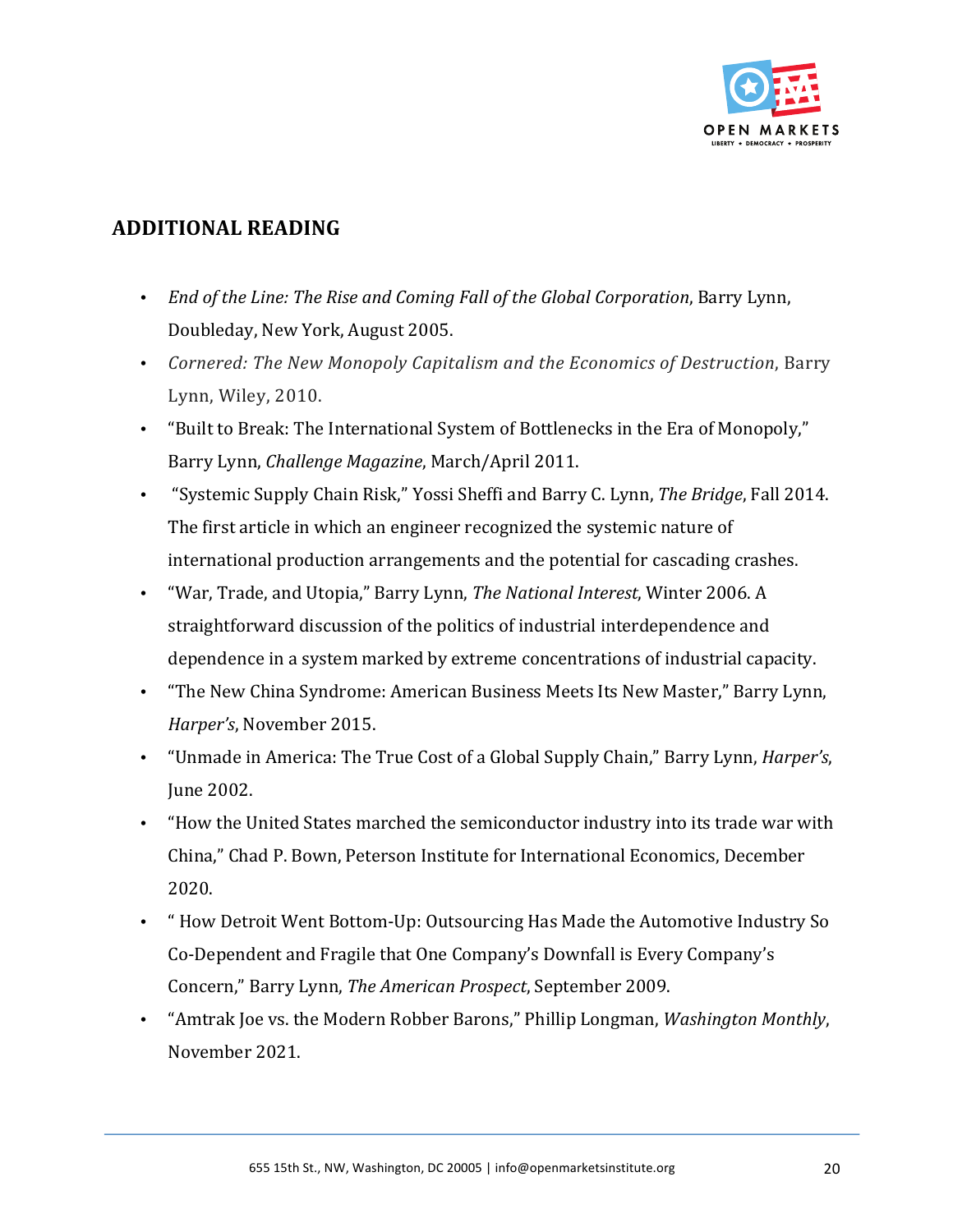

- "To Fix the Supply Chain Mess, Take on Wall Street," Garphil Julien, *Washington Monthly*, December 2021.
- "New York's Looming Food Disaster," Sidhartha Mahanta, *Atlantic City Lab*, October 21, 2013.
- "A Year After Sandy, Food and Fuel Supplies are as Vulnerable as Ever," Sidhartha Mahanta, Reuters, October 28, 2013.
- "The Old-School Answer to Global Trade," Beth Baltzan, The Washington *Monthly*, April 2019.
- "Preparing for the Next Pandemic," Michael T. Osterholm, *Foreign Affairs*, July/August 2005.
- "The Fragility That Threatens," Barry Lynn, *Financial Times*, October 17, 2005.